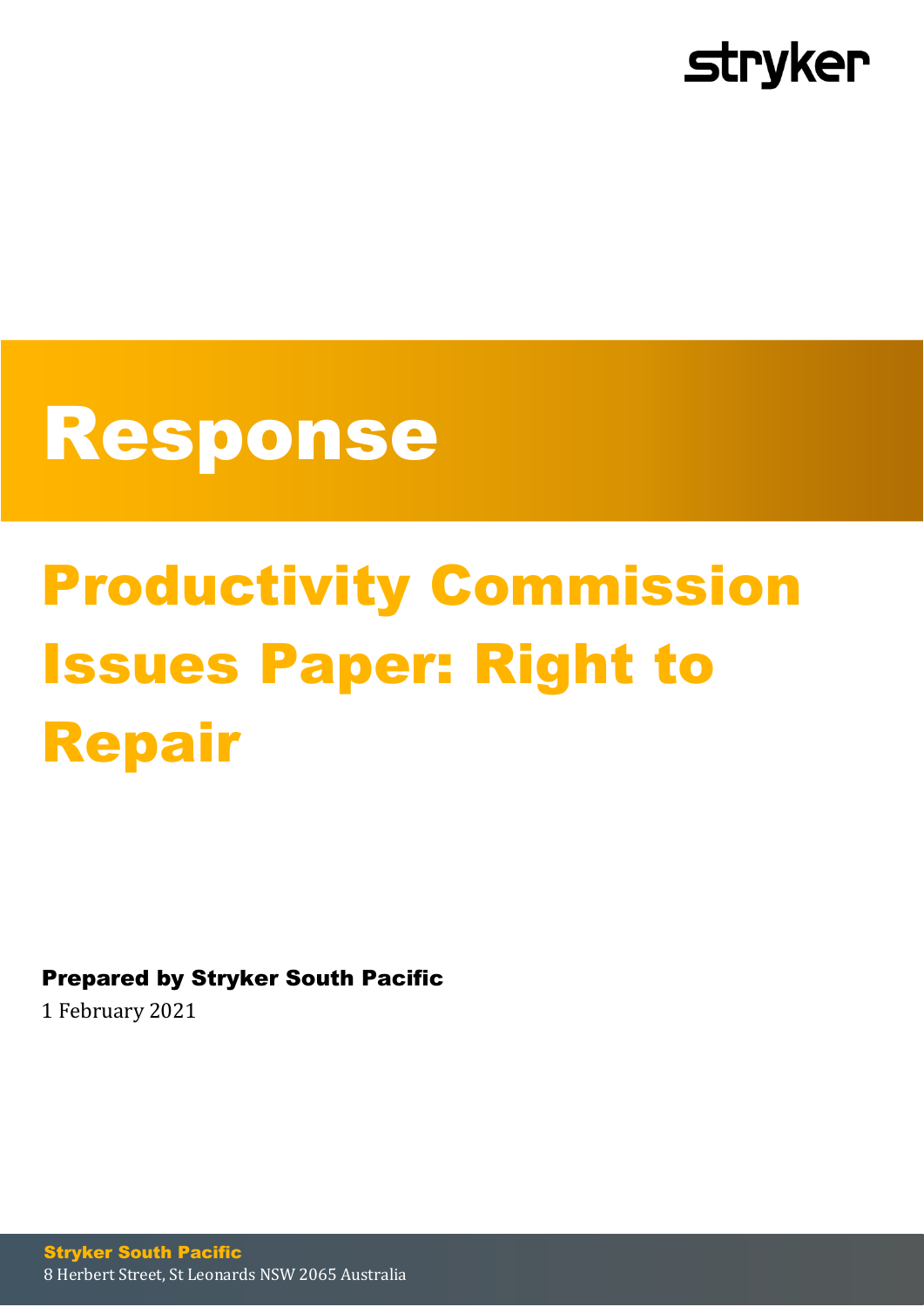

#### **Background**

Established in 1941, Stryker Corporation is a Fortune 500 company that has led innovation in the global medical technology industry for more than 75 years, on a mission to make healthcare better for patients and care providers. Stryker's portfolio of 60,000 products and services range from reconstructive implants to state-of-the-art medical and surgical equipment, to neurotechnology and spine products. Stryker employs approximately 40,000 people worldwide, and its products and services are available in over 100 countries. In the early 1970s, Stryker was established in Australia. Headquartered in St Leonards, Sydney, Stryker Australia employs over 600 staff and is represented in every mainland capital city of Australia.

This history and pedigree in medical technology and the global healthcare market have given us a unique insight into the issues raised by the Productivity Commission in its "Right to Repair" Issues paper. We trust the Commission will find these responses useful and we would like thank you for taking the time to consider this response.

#### **Contact**

To discuss Stryker's submission, please contact:

**James Doyle** Senior Director, Commercial & Public Affairs, Stryker |

### Stryker's response

In considering a consumers' ability to repair faulty goods and to access repair services at a competitive price, Stryker would strongly recommend the Productivity Commission **exclude medical technology** from consideration in a "right to repair", since such an inclusion would likely result in a number of negative outcomes:

- Consumers would face too high a risk due to the nature and class of products involved;
- There is too much risk involved in determining where legal liability exists for a device repaired by a third party;
- Consumers would face increased costs since a device not repaired to manufacturing standards would have its lifetime reduced;
	- o This would also increase e-waste as more devices would need to be replaced.

In this submission, Stryker will concentrate its responses on requests for information 1, 2, 4, 5, and 8.

#### Information Request 1

In **defining a right to repair in an Australian context,** Stryker would urge the Commission to exclude medical technology due to the unacceptable level of risk involved. Medical device manufacturers have a legal responsibility to ensure their devices are safe and effective for use, and maintaining device history records under US Food and Drug Administration and Therapeutic Goods Administration regulations. It would be unclear when the legal obligation related to a medical device or health care equipment had been removed from Stryker (the manufacturer) and placed onto a third party (the repairer).

For example, in the event of a field action or recall, questions would arise as to which party would be legally responsible under current regulations, and who would be responsible for traceability, documentation and device history records.